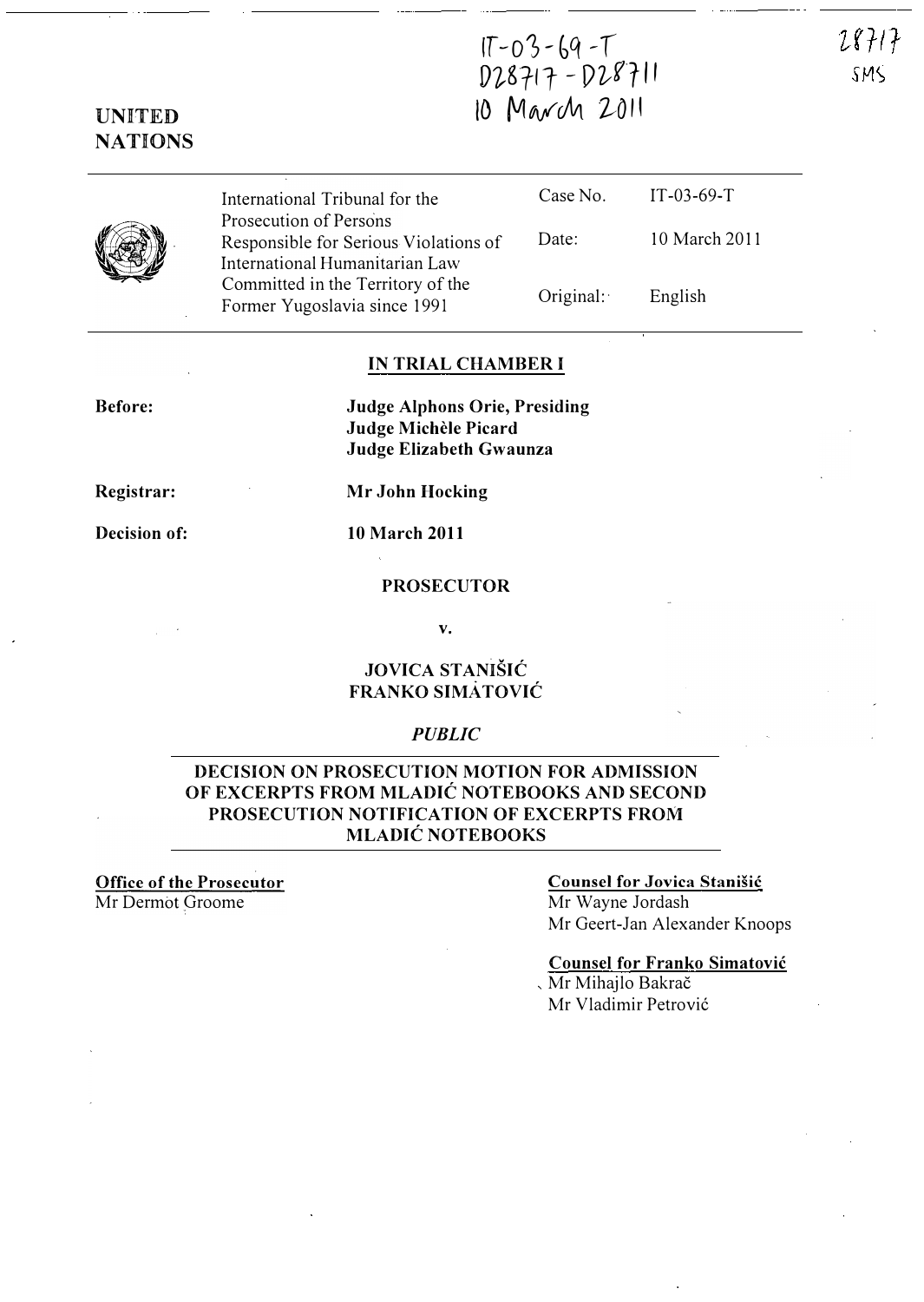# I. PROCEDURAL HISTORY

1. On 7 October 2010, the Chamber granted the Prosecution leave to add 18 military notebooks ("Notebooks") to its 65 *ter* exhibit list.<sup>1</sup> Simultaneously, the Chamber also granted the Prosecution leave to use in Court 21 portions of the Notebooks that the Prosecution had already identified as relevant to its case ("Excerpts")<sup>2</sup>, and set out the conditions for use of the Excerpts.<sup>3</sup> On 10 December 2010, the Prosecution requested that the Excerpts be admitted into evidence from the bar table.<sup>4</sup> The Prosecution also tendered P378 and gave notice ("Notification") of two further excerpts ("New Excerpts") it intended to use pursuant to the 7 October 2010 Decision.<sup>5</sup> Through an informal communication on 17 December 2010, the Chamber informed the parties that the New Excerpts could be used in Court from 10 January 2011. Furthermore, on 13 January 2011, the Chamber informed the parties through an informal communication that it would like to receive Defence responses to the Motion, if any, by 21 January 2011. On 21 January 2011, the Stanisić Defence informed the Chamber through an informal communication that it would not respond to the Motion. The Simatović Defence responded to the Motion on 21 January 2011, requesting the Trial Chamber to deny it.<sup>6</sup>

# 11. SUBMISSIONS OF THE PARTIES

### A. Prosecution Motion

#### a) Relevance of the Excerpts

2. The Prosecution submits that the Excerpts are relevant to the case against the Accused as they show communication and cooperation among the members of the alleged joint criminal enterprise ("JCE") pleaded in the Indictment; they contain evidence of the purpose of the alleged JCE; they demonstrate the Accused's contribution to the alleged JCE; they contain information regarding the activities of other members of the State Security of Serbia ("DB"); they contain

Decision on Sixteenth Prosecution Motion for Leave to Amend its Rule 65 ter Exhibit List with Confidential Annex (Mladic Notebooks), 7 October 2010 ("7 October 2010 Decision").  $\overline{2}$ 

<sup>/</sup>bid

According to the 7 October 2010 Decision the Chamber is to determine the specific interval between notice and use of newly identified portions on a case by case basis, taking into consideration, *inter alia*, the time period between notifications and the size of specific portions, allowing adequate time; see the 7 October 2010 Decision, para. 15.

<sup>4</sup>  Prosecution Motion for Admission of Excerpts from Mladic Notebooks and Second Prosecution Notification of Excerpts from Mladic Notebooks, filed publicly with confidential Annexes A and B, 10 December 2010 ("Motion").  $\overline{\mathbf{S}}$ 

<sup>/</sup>bid.

 $\mathbf G$ Defence Response to Prosecution Motion for Admission of Excerpts from Mladic Notebooks and Second Prosecution Notification of Excerpts from Mladic Notebooks, filed confidentially on 21 January 2011 ("Response").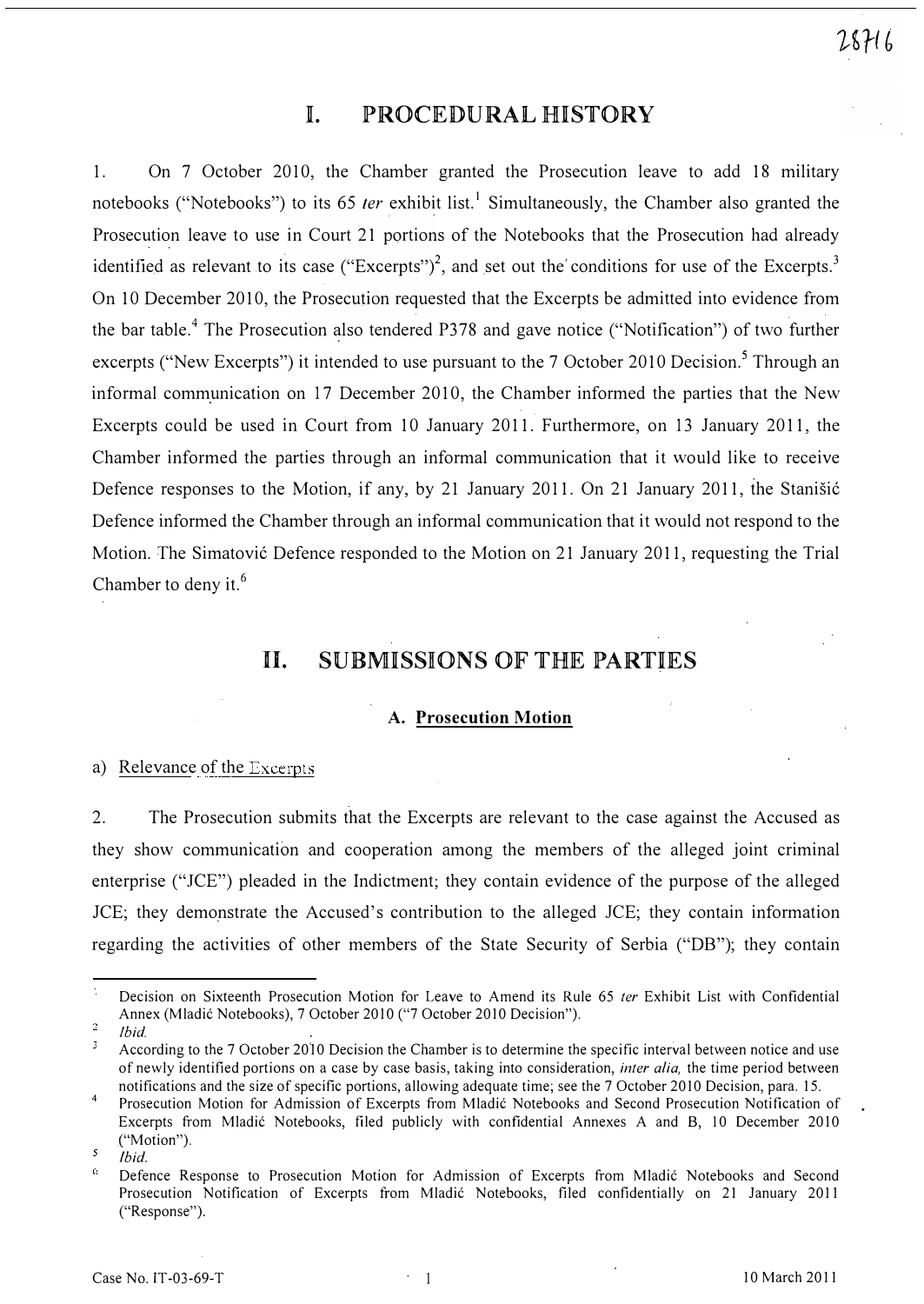details about matters related to some of the charged crimes; and they corroborate other testimonial and documentary evidence in the case.<sup>7</sup>

3. The Prosecution submits that the Excerpts demonstrate that the Accused, and Stanistic in particular, directly communicated and cooperated with other members of the alleged JCE. The Excerpts relate to descriptions of meetings at which Stanišić was present with Slobodan Milošević, Milan Martić, Radovan Karadžić and other key members of the alleged JCE.<sup>8</sup> The Prosecution submits that the Excerpts make it clear that the purpose of this communication was the achievement of the goal of creating ethnically pure Serb areas over which the members of the alleged JCE could consolidate their control<sup>9</sup>

4. The Prosecution provides detailed submissions on the relevance of each of the Excerpts in Annex A to the Motion.<sup>10</sup>

b) Probative Value of the Excerpts

5. The Prosecution firstly points to the fact that the Notebooks were seized from the apartment of Bosilijka Mladić, General Ratko Mladić's wife, as proof of the Notebooks' authenticity. In addition the Prosecution relies on the testimony of Manojlo Milovanović ("Milovanović"), who testified that he recognised the handwriting in the Notebooks to be that of Ratko Mladić ("Mladić"). The Prosecution submits that Milovanović and Mladić knew each other since 1981 and that Milovanović had the opportunity to see Mladić's handwriting on a daily basis during the war and was present for many meetings where Mladić took notes.<sup>11</sup>

6. The Prosecution argues that the Excerpts are contemporaneous accounts that appear to have been kept for Mladić's own private use. The Prosecution contends that this would indicate that Mladić likely recorded events as accurately as he was able. The Prosecution further submits that the Excerpts are richly corroborated by other documentary and testimonial evidence.<sup>12</sup>

c) Notification and Tendering of P378

7. The Prosecution gives notice of its intent to use the New Excerpts in accordance with the terms of the 7 October 2010 Decision.<sup>13</sup> Finally, the Prosecution also tenders P378, the chart on

l

 $\overline{7}$ Motion, para. 7.

<sup>8</sup> Motion, para. 8.  $\overline{Q}$ 

 $\frac{9}{10}$  Motion, para. 9.

 $10$  Motion, paras 4, 23-27; Annex A.

 $\frac{11}{12}$  Motion, para. 12.

Motion, para. 13. 1

Motion, para. 14; Annex B.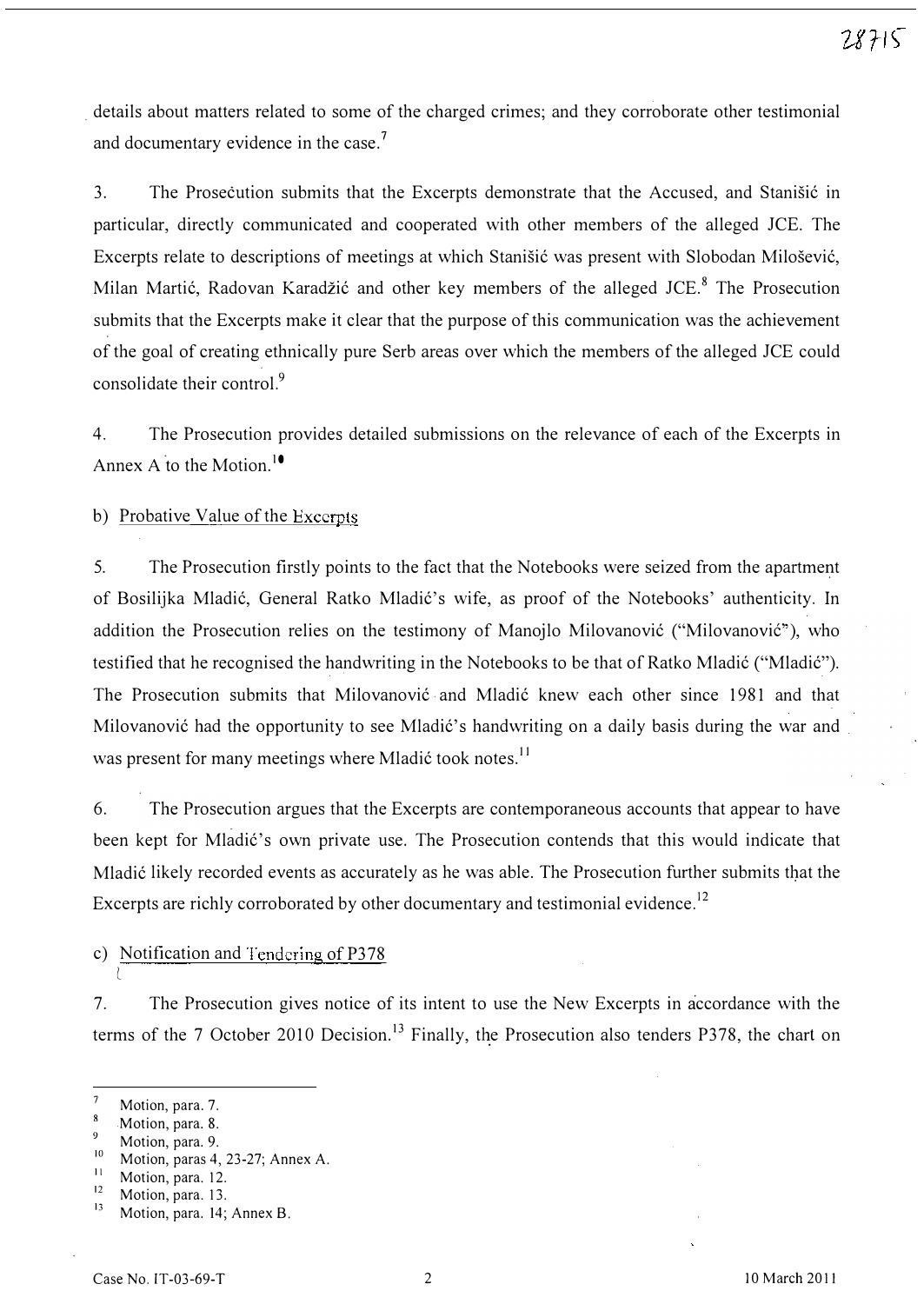which Milovanović indicated that he recognised the handwriting of Mladić, and which has been marked for identification, for admission into evidence.<sup>14</sup>

#### B. Simatovic Response

8. <sup>The Simatovic Defence concedes that there is some evidence to suggest that the handwriting</sup> in the Notebooks is that of Mladic. At the same time, however, it denies that they have probative value, submitting that there is no indication as to when the Notebooks came into existence.<sup>15</sup> The Simatovic Defence dismisses the Prosecution's presumption that the Notebooks came into existence during the war as being uncorroborated.<sup>16</sup> It submits that the chain of custody of the Notebooks has not been proven.<sup>17</sup> The Simatović Defence further points to their late seizure as indicating that the Notebooks are not contemporaneous and therefore are not reliable and should not be included in the evidence of this case.<sup>18</sup>

9. In addition, the Simatovic Defence submits that the Prosecution has not shown that the Excerpts are sufficiently relevant to the Prosecution's case against Simatovic. The Simatovic Defence highlights four particular excerpts that mention Simatovic either directly or indirectly by the Prosecution's 'creative' understanding of the Excerpts.<sup>19</sup>

## Ill. APPLICABLE LAW

10. Rule 89 of the Rules of Procedure and Evidence ("Rules") provides, in relevant part:

(C) A Chamber may admit any relevant evidence which it deems to have probative value.

(D) A Chamber may exclude evidence if its probative value is substantially outweighed by the need to ensure a fair trial.

11. The Trial Chamber requires that "the offering party must be able to demonstrate, with clarity and specificity, where and how each document fits into its case".<sup>20</sup>

# IV. DISCUSSION

<sup>&</sup>lt;sup>14</sup> Motion, para. 1.

<sup>1</sup>  $\frac{15}{16}$  Response, para. 4.

 $16$  Response, paras 4-5.

Ibid.

 $18$  Ibid.

<sup>&</sup>lt;sup>19</sup> Response, para. 7.

<sup>2</sup> Prosecutor v. Milan Milutinović et al., Case No. IT-05-87-T, Decision on Prosecution Motion to Admit Documentary Evidence, 10 October 2006, para. 18; Prosecutor v. Rasim Delić, Case No. IT-04-83-T, Decision on Prosecution Submission on the Admission of Documentary Evidence, 16 January 2008, para. 9. '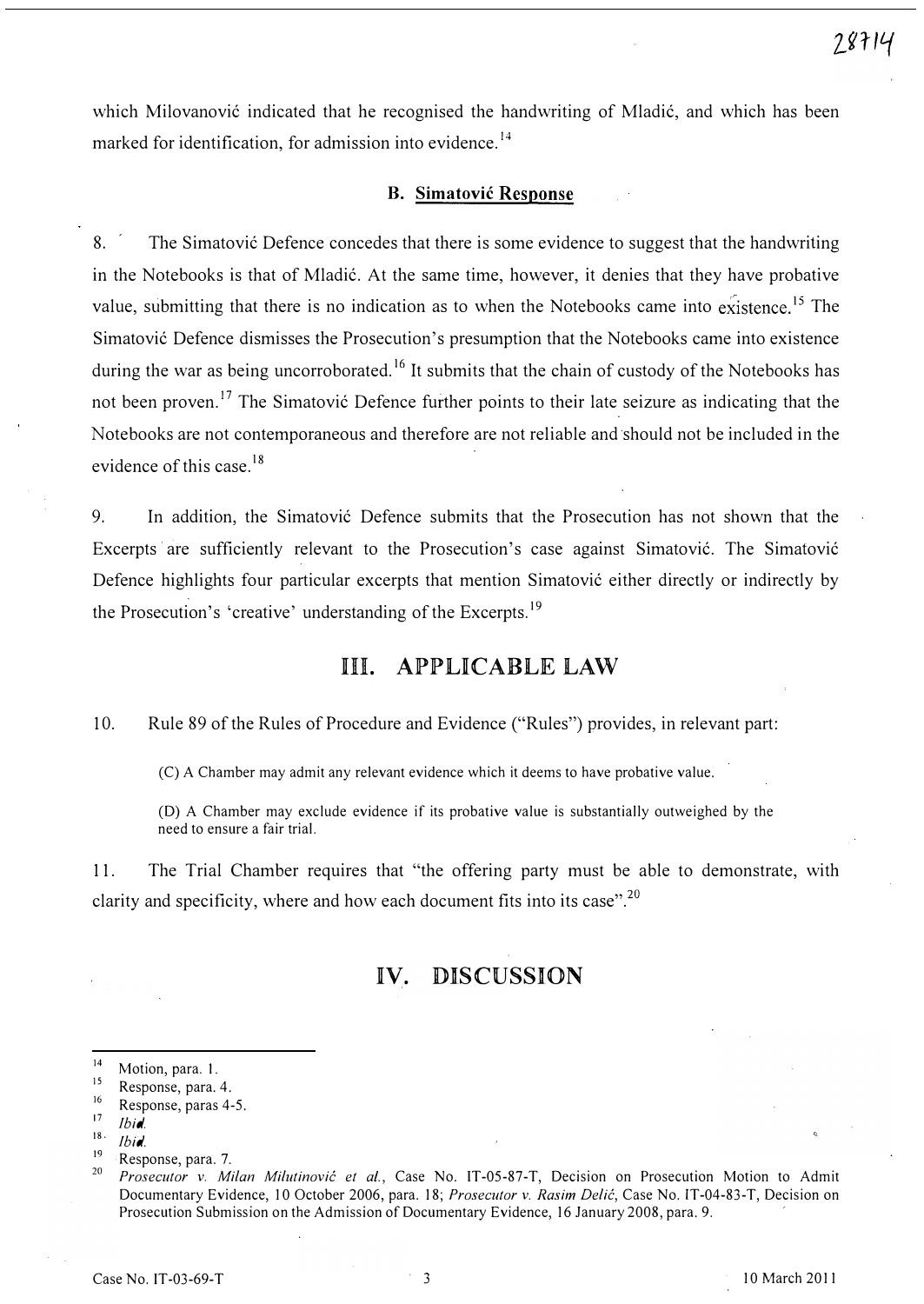12. The 'Chamber recalls that in its 7 October 2010 Decision, it found that the Notebooks are prima facie probative.<sup>21</sup> This decision was based on consideration of the positive indications that Mladic was in a unique position and privy to such information, as to be likely to keep such notes, as well as the fact that the Notebooks were discovered in his wife's residence. Furthermore, witness Milovanovic testified that he recognised the writing in the notebooks to be that of Mladic.<sup>22</sup> The Chamber further notes that the Simatovic Defence does not dispute the evidence put forward by the Prosecution that suggests the handwriting in the Notebooks is Mladić's. The Stanišić Defence did. not raise any objection in this regard.

13. The Trial Chamber considers that the fact that the Notebooks may not be contemporaneous does not of itself negate their probative value, especially if the content of the Notebooks is sufficiently corroborated by other evidence. The time during which the Notebooks were produced is a factor to be taken into' consideration when assessing the weight to be given to them by the Chamber in light of the entire record. Moreover, the Chamber is satisfied that there is corroboration of the accounts contained in the Excerpts by witnesses whose evidence is already before this Chamber.<sup>23</sup> The Chamber notes that the Simatovic Defence did not present any convincing argument to support its assessment that the Notebooks are not contemporaneous. However, the Chamber will cautiously and continuously assess all evidence that comes before it that may contradict the apparent contemporaneous nature of the Notebooks.

14. Taking the above factors into consideration, the Chamber is satisfied that the Excerpts are of probative value.

15. The Simatovic Defence objects to the relevance of the Excerpts "in respect of Simatovic". It further raises particular objections to four of the Excerpts that expressly refer to Simatovic, namely Excerpts 1, 10, 12 and 16,65 fer numbers 5887, 5896, 5898 and 5902 respectively.

16. The Chamber considers that the Excerpts indicate that named members of the alleged lCE communicated and cooperated together. The Accused are also named as members of the alleged lCE in the Indictment and are sometimes referred to in the Notebooks. Such evidence cannot be said to be irrelevant "in respect of Simatović" irrespective of whether, and in what way, he is referred to.

<sup>&</sup>lt;sup>21</sup> See 7 October 2010 Decision, para. 13.

Ibid.

<sup>&</sup>lt;sup>23</sup> See e.g. testimony of Witness JF-039 corroborating evidence of Excerpt 1, T.4679-4681 and T.4782-4806; testimony of Witness JF-061, T.10923-10982, corroborating evidence of Excerpt 2; testimony of Dejan Slišković T.5074-5264 and testimony of Manojlo Milovanovic, T.4365-4464, both corroborating evidence in Excerpts 9, 10 and 18-21.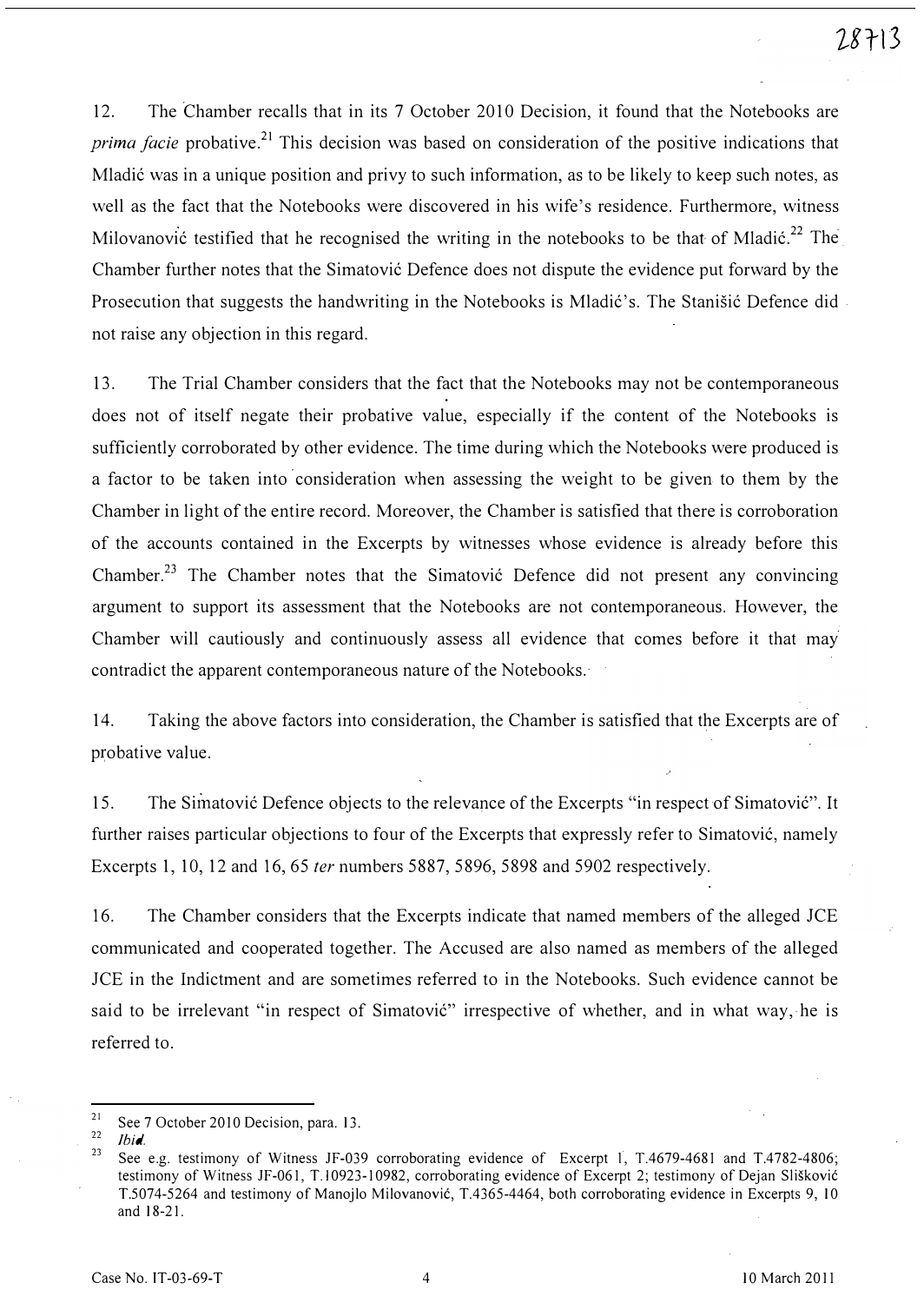17. The Simatovic Defence objects to the interpretation of portions of Excerpts 1, 10, 12 and 16 as given by the Prosecution in the Motion. The Chamber in principle understands the concern of the Simatović Defence, however, at the same time it considers that it is not bound by the interpretation of the evidence submitted by the parties. The Prosecution's submissions in the Motion concerning the relevance of the Excerpts are solely aimed at assisting the Chamber in establishing whether the documents are *sufficiently* relevant to the case in question. The exact role of the Excerpts within the fibre of the case will be determined by the Chamber based on the entire trial record.

18. Taking the above factors into consideration, the Chamber is satisfied that the Excerpts are relevant to the present case.

19. With regard to two specific excerpts, Excerpt 1, 65 ter 5887 and Excerpt 14, 65 ter 5900, the Chamber notes that in both the original BCS versions and the English translations proffered by the Prosecution, there are no specific dates mentioned for the events referred to therein. Having considered Excerpts 1 and 14 in the context of the relevant sections of the Notebooks, the Chamber finds it necessary to admit an extended version of these excerpts for the purposes of ascertaining the specific dates in question. The Chamber notes that ERN numbers have only been given to the Notebooks as a whole rather than on the usual page by page basis, therefore the Chamber refers to traditional page numbering when highlighting which pages are to be added to the Excerpts. Excerpt 1 is to be extended to include pages 172 to 176 of the English Translation of the 27 May - 31 July 1992 Notebook, so that the date Saturday  $20$  June 1992 is indicated in the updated Excerpt.<sup>24</sup> Excerpt 14 is to be extended to include the page marked B. Ml. 109 of the English Translation of the 9 January - 21 March 1994 Notebook, so that the date Thursday 17 February 1994 is indicated in the updated Excerpt.<sup>25</sup> In both cases, the updated Excerpts should begin from where those specific dates are mentioned.

20. With regard to the Notification, the New Excerpts total nine pages of the English translations and refer mainly to meetings that were held between members of the alleged JCE. Considering the limited size of the identified excerpts and the fact that the Defence teams had been on notice since the Prosecution filed its Motion on 10 December 2010, the Chamber found that in allowing the New Excerpts to be used in Court from 10 January 2011, the Defence were provided with sufficient preparation time.

<sup>&</sup>lt;sup>24</sup> ERN no. 0668-3197 - 0668-3595-ET.

ERN no. 0668-2185 - 0668-2290-ET.